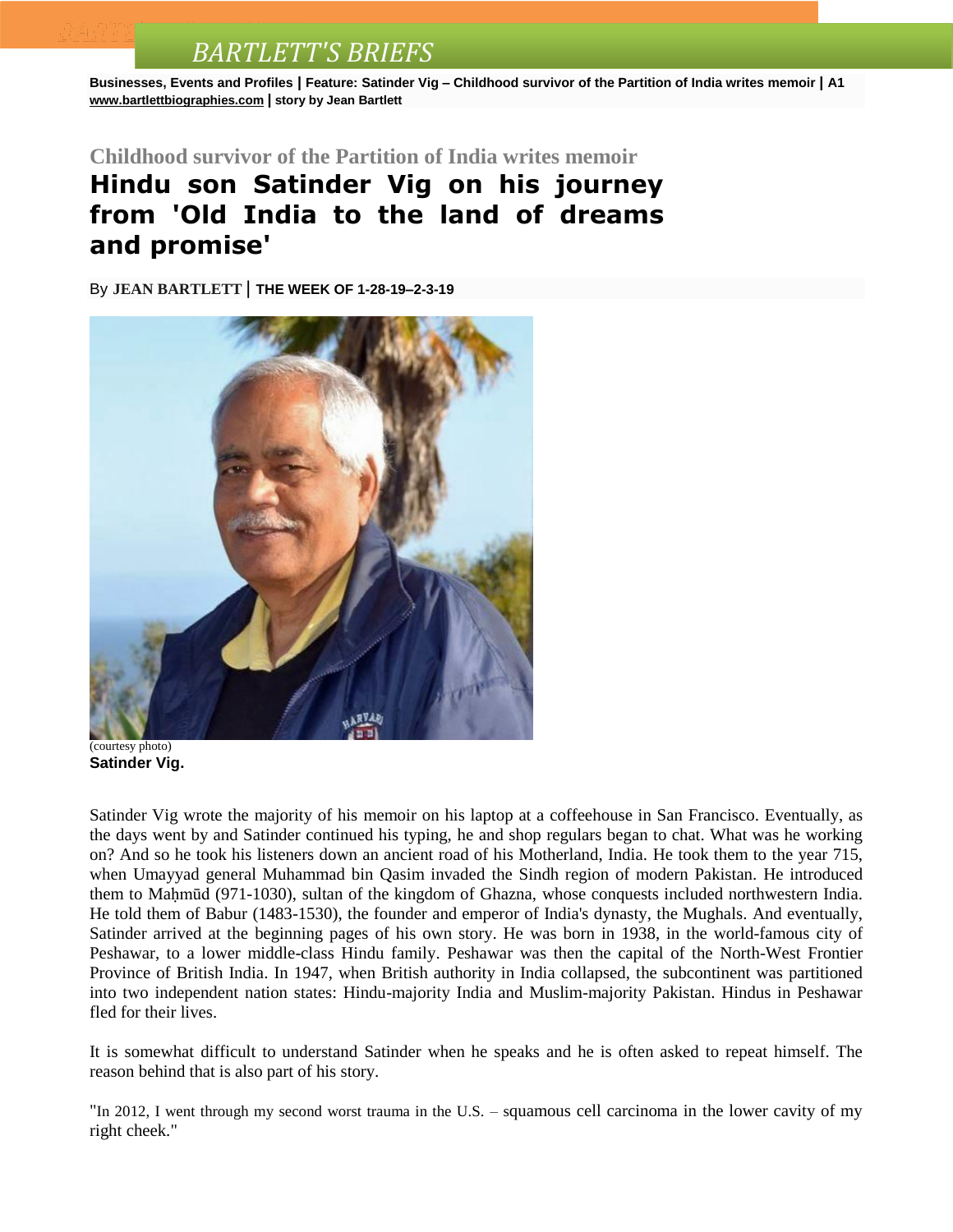## *BARTLETT'S BRIEFS*

**Businesses, Events and Profiles | Feature: Satinder Vig – Childhood survivor of the Partition of India writes memoir | A2 [www.bartlettbiographies.com](http://www.bartlettbiographies.com/) | story by Jean Bartlett**

He is very grateful he survived. He has kept his humor. When he was in the hospital recovering from his surgery, with a variety of medical extensions attached – let's see, there was a breathing tube in his neck, a feeding tube in his stomach, a tracheostomy tube, a collection container pinned to his hospital gown to prevent his pulling out the tubing – he signaled for the night nurse to come over.

"What is the difference between a nurse and a nun?" he wrote. "A nun only serves one god."

He also survived the radiation therapy though he must work around its permanent side effects. "Wiping my drooling saliva 24/7, spitting viscous mucous, difficulty eating and swallowing, a constant dry and inflamed mouth, the sensation of choking, chronic eczema, speech issues resulting from a swollen right cheek and dissolved muscles of the reconstructed right cheek free flap."

"What is the distinct difference between God and a doctor," Satinder asked. "God knows he is not a doctor."

His worst trauma in America was the death of his wife, Romila. She was 68. It came out of nowhere. It was quick and he was stunned.

"I was shaken down through the core of my body and my soul. Looking back, I would say that Romila was for me, a wife out of this world and I can never thank God enough for this blessing."

But even through all his sorrow, he found his humor when his friend Amrit talked to him about Romila's death.

"Romila was smart," Amrit joked, "great timing as far as dying. Leave early and avoid the rush. We two dummies are still here to mourn her absence."

His book travels through all of this, along with his decision as a young man to leave what everyone told him was the career of a lifetime – he was a commissioned officer in the elite Indian Air Force – to move to the United States in 1968, "where I could live and excel in the American dream."

His first stop in "the Land of Dreams and Promise" was Cleveland, Ohio, where a cousin lived.

His first stop in "the Land of Dreams and Promise" was Cleveland, Ohio, where a cousin lived.

"Fly away to America to discover the new world and the new me," he humorously sub-captions his chapter on his rebirth in America. His

wobbly first steps in what he now calls his "Fatherland," immediately supplied lessons galore on such American offerings as: generosity, stinginess, prejudice, welcoming, friendship, lack of prejudice, thievery, jealousy, beauty, spirituality, lack of spirituality, humor, glass ceilings, unaccustomed freedoms, and the list goes on. He also arrived in what can be called this country's most tumultuous year, with only a few of the history-changing shocks listed here: the assassination of Martin Luther King Jr., the assassination of Bobby Kennedy, the killing of 17-year-old Black Panther Bobby Hutton, and the clubbing and tear-gassing of anti-war demonstrators outside the Democratic National Convention in Chicago. In contrast that same year, the American Tribal Love Rock Musical "Hair" opened on Broadway, Arthur Ashe made history as the first black man to win the U.S. Open, and Yale University announced that after 267 years it would finally admit female undergraduates.

In 1968, Satinder was also surprised to learn about miniskirts and the National Organization for Women. But he was most personally stunned to learn that he was labeled a "coconut" – brown on the outside, white on the inside. Nevertheless this mechanical engineer went on to build a very successful career in management that took him all over the world, until one day, decades later, he experienced a quite unexpected, career crash and burn of unusual magnitude.